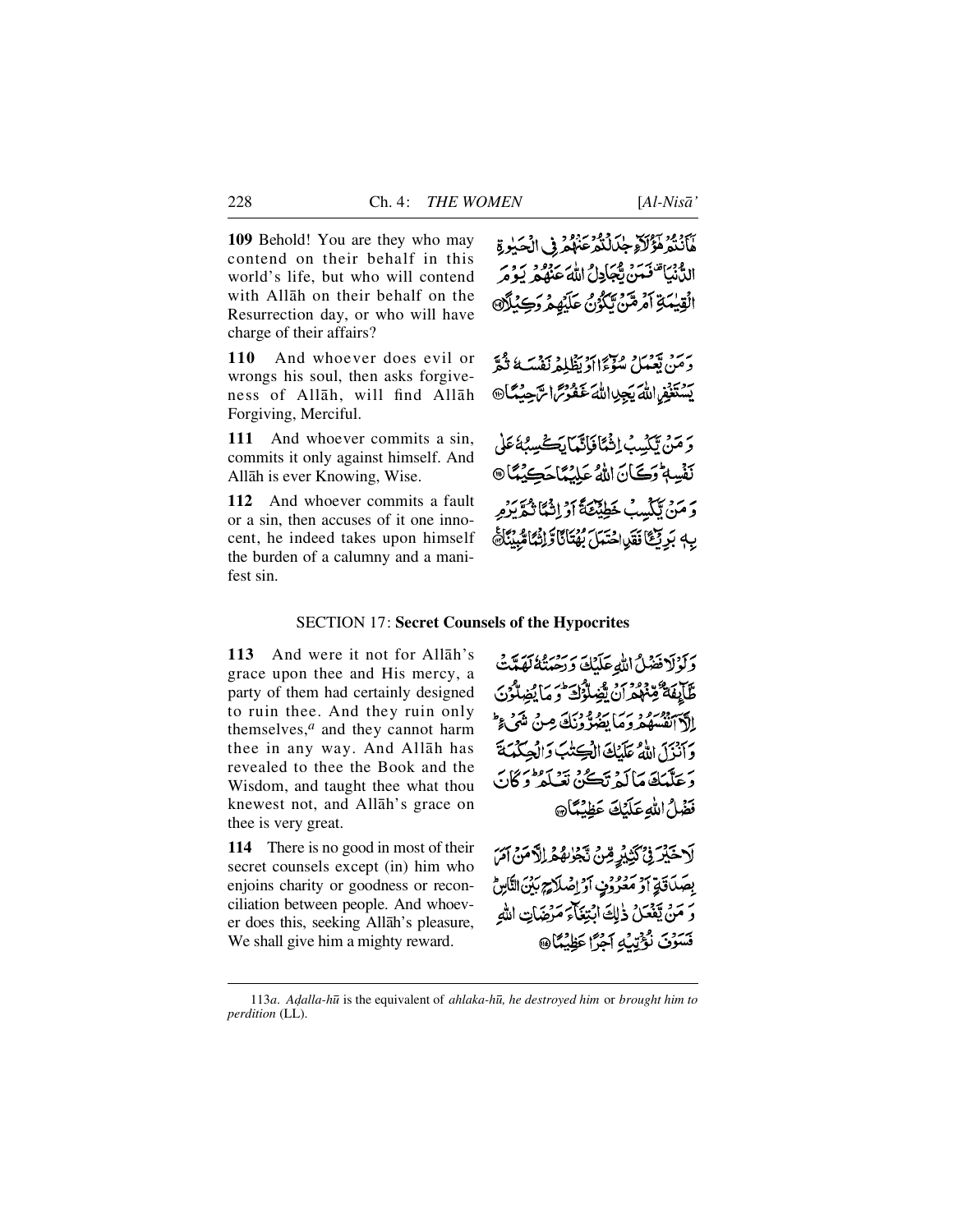115 And whoever acts hostilely to the Messenger after guidance has become manifest to him and follows other than the way of the believers, We turn him to that to which he (himself) turns and make him enter hell; and it is an evil resort.*<sup>a</sup>*



### SECTION 18: **Idolatry condemned**

**116** Surely Allah forgives not setting up partners with Him, and He forgives all besides this to whom He pleases. And whoever sets up a partner with Allåh, he indeed goes far astray.

**117** Besides Him they call on nothing but female divinities*<sup>a</sup>* and they call on nothing but a rebellious devil,*<sup>b</sup>*

118 Whom Allāh has cursed. And he said: Certainly I will take of Thy servants an appointed portion;

**119** And certainly I will lead them astray and excite in them vain desires and bid them so that they will slit the ears of the cattle,*<sup>a</sup>* and bid them so

اِنَّ اللَّهَ لَا يَغْفِرُ أَنْ يُتَّقْرَكَ بِهِ وَيَغْفِرُ مَا دُوْنَ ذٰلِكَ لِمَنْ يَشَاءُ وَمَنْ يَّتَشَاءُ فَقَدْضَلَّ ضَلَلاً بَعِبَدَا إِنْ يَبْدُعُونَ مِنْ دُوْنِهِ إِلاَّ اَنِكَا ذَكَا وَ إِنْ يَنْعُرْنَ اِلاَّشَيْطْنَا مَّرِيْكَاهُ لَّعَنَهُ اللَّهُ وَقَالَ لَاَتَّخِذَنَّ مِنْ عِبَادِكَ بَصِيْبَنَا مَتَشَرُوضًانَّا *ٙ*ڒۯڿڛ۠ڷۿۮؘۯؘڒۮؠێۣؠڐۄۄڮڒۿػڐۿػ فَلَيُبَيِّكُنَّ أَذَانَ الْأَنْفَأُمِرَدَ لَأُمَّةً مِنَّهُمْ فَلَه

117b. *Marid* and *marid* have both the same significances, viz., *one devoid of all good* (R). According to LL the significance of *marßd* is *insolent* or *rebellious*.

<sup>115</sup>*a*. This verse clearly speaks of the hypocrites, who followed *a way other than the way of the believers*. Only a distortion of the words could make them signify that it was a sin to differ with the majority of the Muslims on any question of religion.

<sup>117</sup>*a*. *Inåth* has two significances, either of which may be adopted. (1) It signifies *inanimate things*, as trees and stones and wood. (2) It also means *idols*, because they named the idols as *females*, for instance Låt, 'Uzzå, Manåt, (LL). Ïasan says every one of the Arabian tribes had an idol, which they called the *untha* (lit., *female*) of such a tribe (Rz). Hence the word may also be translated as *feminine divinities*.

<sup>119</sup>*a*. The practice of slitting or cutting off the ear of certain animals was a prevalent form of polytheism in Arabia, for such an animal was looked upon as devoted to certain idols. See further 5:103*a*.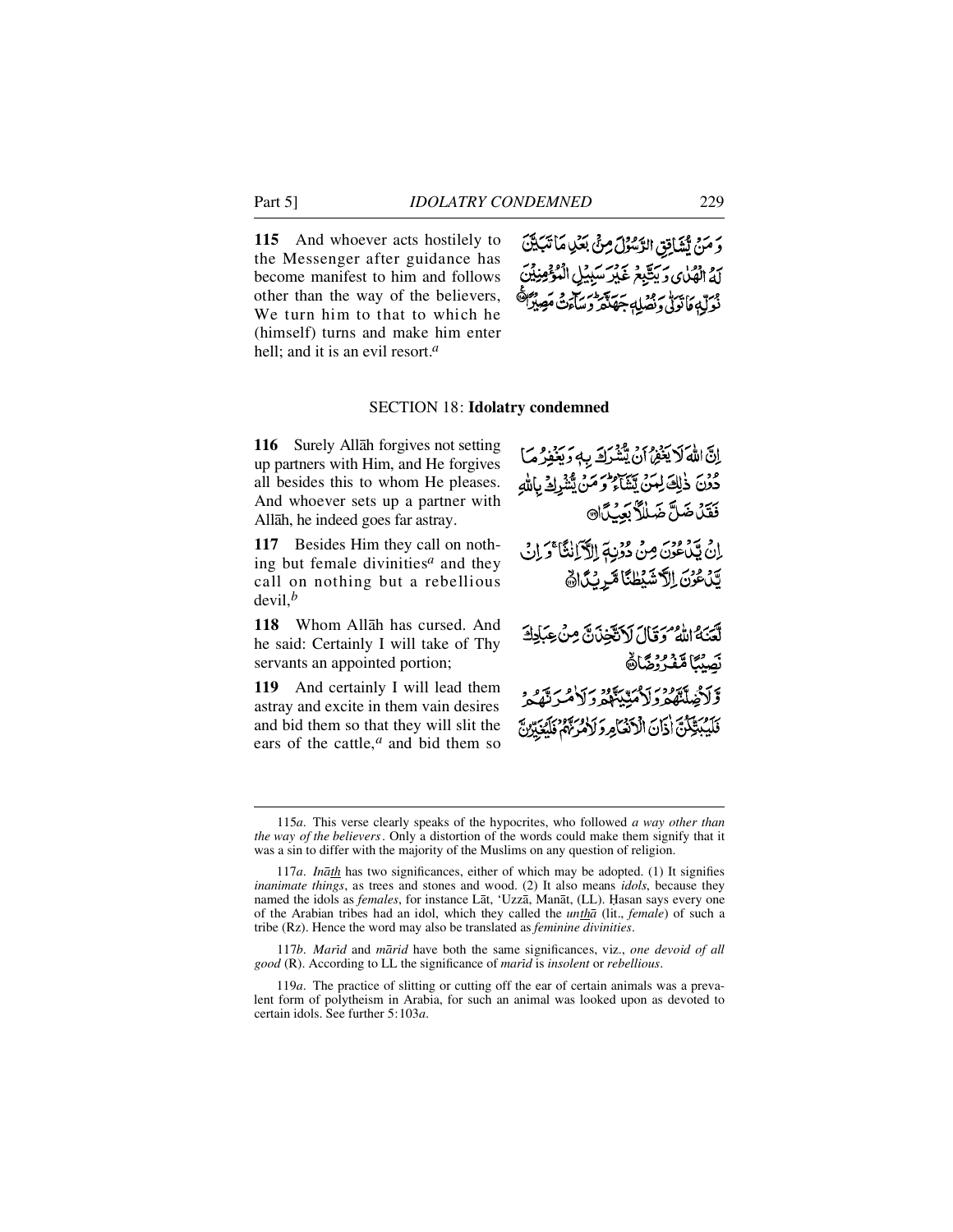that they will alter Allåh's creation.*<sup>b</sup>* And whoever takes the devil for a friend, forsaking Allåh, he indeed suffers a manifest loss.

**120** He promises them and excites vain desires in them. And the devil promises them only to deceive.

**121** These — their refuge is hell, and they will find no way of escape from it.

**122** And those who believe and do good, We shall make them enter Gardens in which rivers flow, to abide therein for ever. It is Allåh's promise, in truth. And who is more truthful in word than Allåh?

**123** It will not be in accordance with your vain desires*<sup>a</sup>* nor the vain desires of the People of the Book. Whoever does evil, will be requited for it and will not find for himself besides Allåh a friend or a helper.

**124** And whoever does good deeds, whether male or female, and he (or she) is a believer — these will enter the Garden, and they will not be dealt with a whit unjustly.

خَلْقَ اللَّهِ وَ مَنْ يَنَتَّخِذِ الشَّيْطُنَ وَلِتَّأَمِّرَ } دُونِ اللَّهِ فَقَلْ خَسِرَ خُسْرَانًا مُّبِينًا ﴾ يوه ودوستيره وديه أيجب ومر الشَّيْطُنُ الدَّعْرُوْسَّ!® أوليك مأزبه وبحكتم ولايجادون عَنْهَامَحِيْصًا® بر بير وسر مدورية والشيخت سدور ود<br>و الي بن امنوا وعبدلواالشيخت سندخلو جَنّْتٍ تَجْرِيُ مِنْ تَحْتِهَا الْأَنْفَارُ خَلِدِيْنَ فِيهَآ ٱبَيَّا ۖ وَعَبَدَ اللَّهِ حَقًّا ۖ وَمَن اصدَ مِنَ اللهِ قِيلًا لَيْسَ بِأَمَانِيِّكُمْ وَلَا آمَانِيِّ آهُلِ الْكِتْبِيُّ مَنْ يَعْمَلْ سُؤْءًا يَّجْزَيِهٖٱ زَلَا يَجِدُلَهُ مِنْ دُوۡنِ اللَّهِ وَلِتَّأَوَّلَا نَصِبِيۡنَا ۞ يرمز تعبيلُ مِنَ الصَّلحٰتِ مِنْ ذَكَيرٍ أَدْ أَنْتُى وَهُبَرَ مُؤْمِنٌ فَأُولَٰيِكَ بَدُخُلُوْنَ انسَةَ وَلَا يُفْلَعُونَ نَقِدْرًا@

123*a*. The vain desires of the idolaters were that they would not be raised after death: "And they say: There is nothing but our life of this world, and we shall not be raised again" (6:29). As regards the People of the Book: "And the Jews and the Christians say: We are the sons of Allåh and His beloved ones" (5:18). The true law the law of nature — is described in what follows, that evil or good has its own reward.

<sup>119</sup>*b*. A comparison with 30:30 will show clearly that by *Allåh's creation* is here meant the *religion of Allåh*, because the true religion is the natural religion of man. In 30:30 we have: "So set thy face for religion, being upright, the nature made by Allåh in which He has created men. There is no altering Allåh's creation. That is the right religion — but most people know not". By the devil's changing the creation of Allåh is therefore meant the changing of the natural religion of man which requires obedience to Allåh and His laws. Some commentators understand by changing the creation of Allåh *the using of His created things for an object other than that for which they were created*, and worshipping objects such as the sun, etc., which were really created to be subservient to man.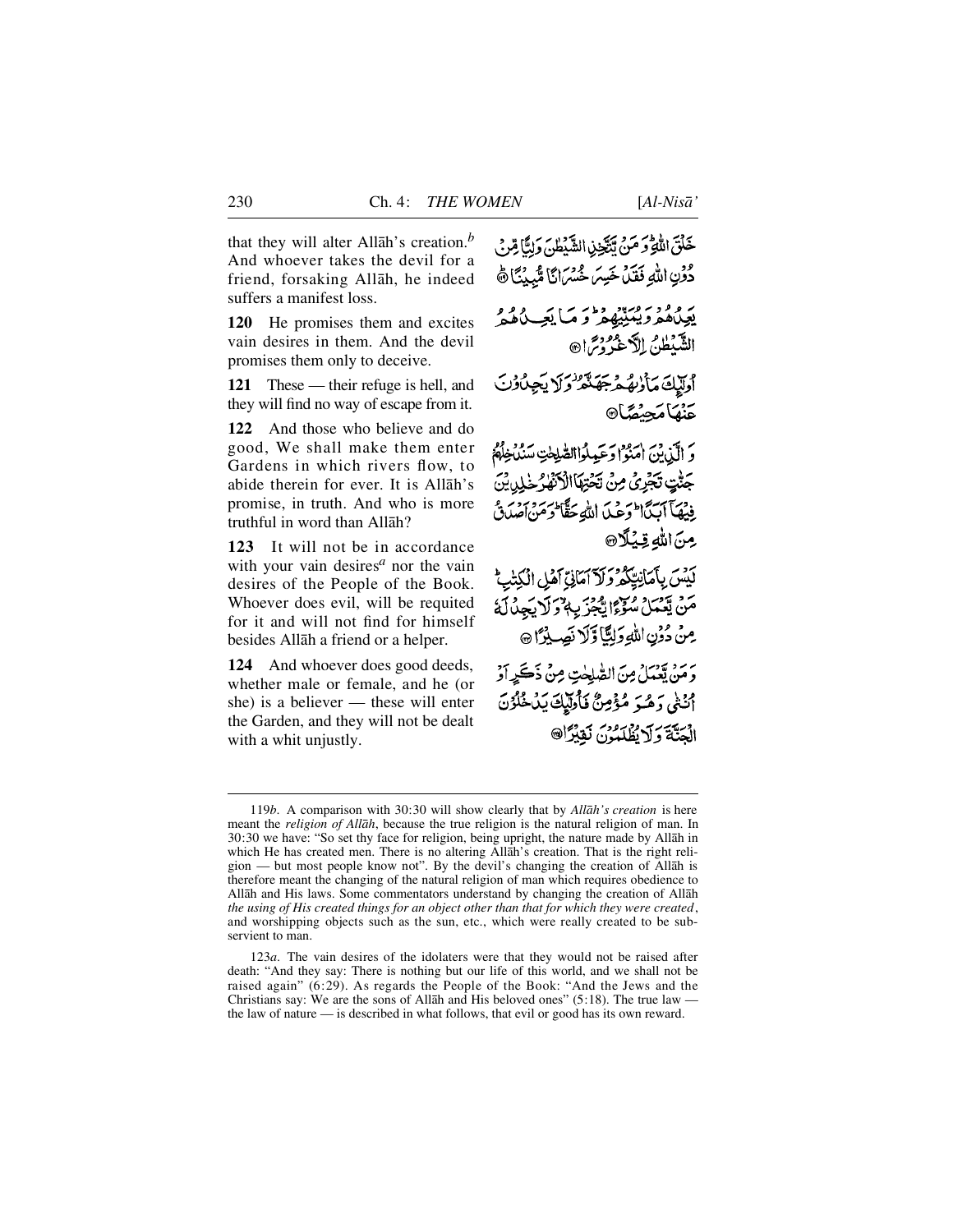**125** And who is better in religion than he who submits himself entirely to Allåh while doing good (to others) and follows the faith of Abraham, the upright one? And Allåh took Abraham for a friend.

**126** And to Allåh belongs whatever is in the heavens and whatever is in the earth. And Allåh ever encompasses all things.

يرمز محسن دينًا قِبتَنْ أسلَّه وَجِهَنَّ لِلَّهِ وَهُوَمُحْسِنٌ وَّاتَّبَعَ مِلَّةَ إِبْرٰهِيْمَ حَنْبُقًا مُ اتَّخَذَ اللَّهُ إِبْهِ هِيْمَ خَلِيْلًا @

وَلِلَّهِ مَا فِي السَّلْوٰتِ وَمَا فِي أَكْوَمَ ضِ ۖ رَكَانَ اللهُ بِكُلِّ شَيْءٍ مُّحِيِّطًا ﴾

### SECTION 19: **Equitable Dealings with Orphans and Women**

**127** And they ask thee a decision about women. Say: Allåh makes known to you His decision concerning them; and that which is recited to you in the Book is concerning widowed women, whom you give not what is appointed for them, while you are not inclined to marry them, nor to the weak among children, and that you should deal justly with orphans. And whatever good you do, Allåh is surely ever Knower of it.*<sup>a</sup>*

رَسِّيْتَفَتَّوْنَكَ فِي النِّسَاءِ ۖ قُبْلِ اللَّهُ يُفْتِنَكُمُ فِيُهِنَّ وَمَا يُتُلِّ عَلَيْكُمْ فِي الْكِتْرِ فِي يَعْمَى النِّسَاءِ الَّتِيُّ لَا تَتَوَنَّوْنَوْمَ، مَاڪُتِبَ شور سد سومورس در سهر وه و به سر هود و به.<br>لهن و ترغبون آن تنگخوهن والنستضغو عِنَ الْوِلْدَانُ وَ أَنْ تَقْوَمُوا لِأَسْتَمْ بِالْقِيَّة وَ مَا تَفْعَلُوْا مِنْ خَيْرٍ فَإِنَّ اللَّهَ كَانَ بِهِ عَلِيْمًا @

<sup>1 2 7</sup>*a*. The reference in the words, *that which is recited to you in the Book*, is to v. 3, see 3*a*. There is almost a consensus of opinion on this point. *Yatama-l-nisa'i* means *orphans of women*; also *women having no husbands* or *widows* (LA). The doing of good to women and orphans is stressed in the Holy Qur'ån again and again. What is stated here is that a decision regarding the doing of good to women, to weak children and to orphans has already been given. The words, *and that which is recited to you in the Book is concerning widowed women whom you give not what is appointed for them while you are not inclined to marry them*, are parenthetical, being a reference to v. 3. Whatever significance of the words *yatama-l-nisa*'*i* is adopted, the meaning of the parenthetical passage is that the order given in v. 3 in the words *if you fear that you cannot do justice to orphans marry such women as seem good to you*, relates to orphans of the women (or to widows) whom their share in inheritance was denied, both their share and the share of their orphan children, nor were people inclined to marry them owing to the burden which they brought with them in the shape of their children. So the permission was given that they may marry such women, even up to four. It is an admitted fact that widows and their orphaned children received no share of inheritance. The Qur'ån brought about a great change: it required the giving of inheritance to both women and their orphaned children, and it also recommended that such women should be taken in marriage. The reference to v. 3 is made further clear in v. 129 which speaks of justice between wives.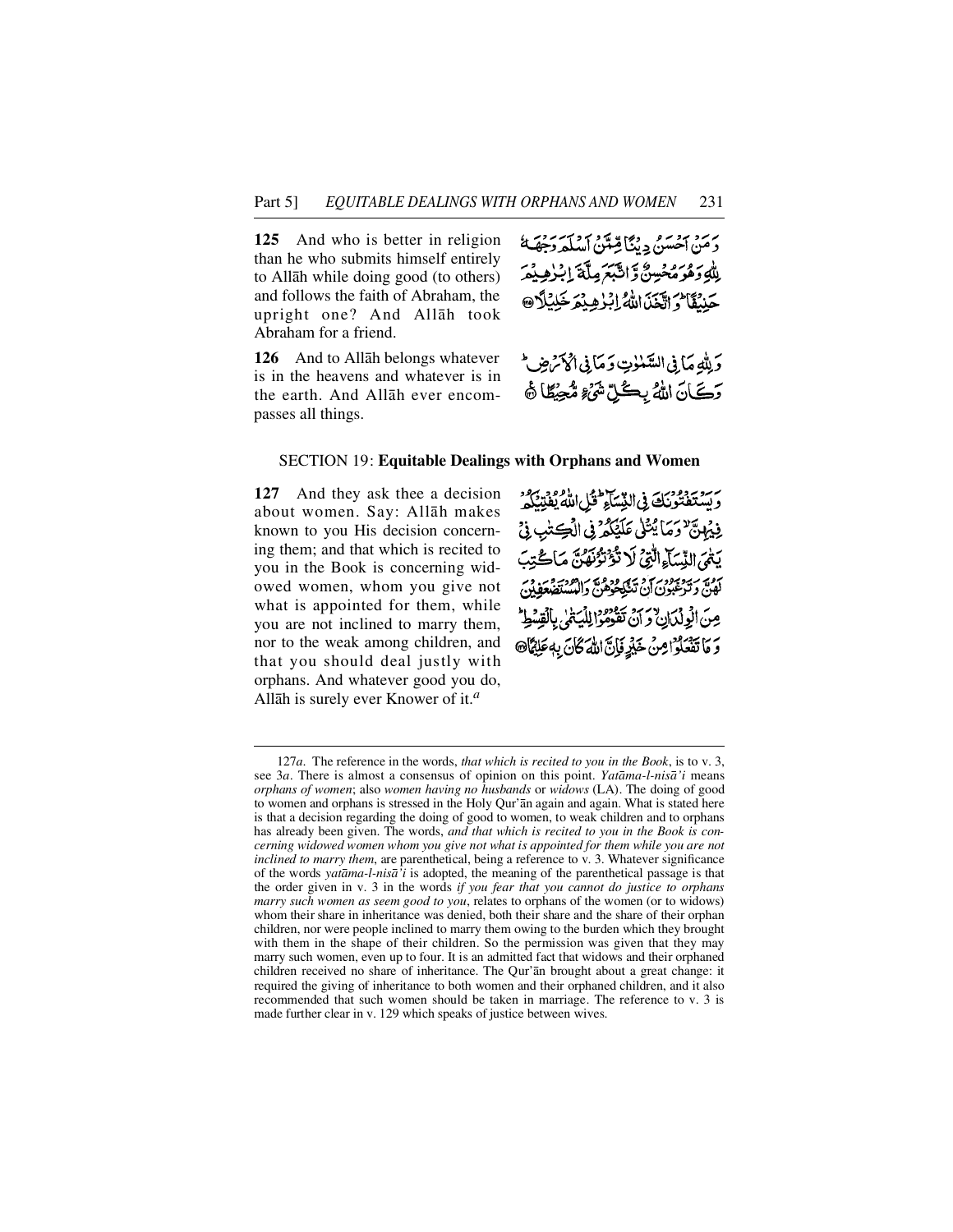**128** And if a woman fears ill-usage from her husband or desertion<sup> $a$ </sup> no blame is on them if they effect a reconciliation between them. And reconciliation is better. And avarice is met with in (men's) minds. And if you do good (to others) and keep your duty, surely Allåh is ever Aware of what you do.

129 And you cannot do justice between wives, even though you wish (it), but be not disinclined (from one) with total disinclination, so that you leave her in suspense. And if you are reconciled and keep your duty, surely Allåh is ever Forgiving, Merciful.

**130** And if they separate, Allah will render them both free from want out of His ampleness. And Allåh is ever Ample-giving, Wise.

**131** And to Allåh belongs whatever is in the heavens and whatever is in the earth. And certainly We enjoined those who were given the Book before you and (We enjoin) you too to keep your duty to Allåh. And if you disbelieve, surely to Allåh belongs whatever is in the heavens and whatever is in the earth. And Allåh is ever Self-sufficient, Praiseworthy.

**132** And to Allåh belongs whatever is in the heavens and whatever is in the earth. And Allåh suffices as having charge of affairs.

وَإِنِ امْرَأَةٌ خَافَتْ مِنْ بَعْلِهَا نُشْرُحُ الْوَ اعْرَاضًا فَلَاجُنَاءَ عَلَيْهِمَآ أَنَّ تَقْهَلِهَآ) بِينَهُمَاصُلُّعًا ثُوَ الصَّلَّةُ خَيْرٌ وَاخْفِرَتِ الْأَنْفُسُ الشُّعَرَّ وَلِنْ تَحْسِنُوْا دَيَتَّقَوُّا فَإِنَّ اللهَ كَانَ بِيمَا تَعْبَدُوْنَ خَيْرُاْ۞

بِرَ بِهِ سِنَ دِودَ بِنِ بَعْدِ لَهُ! بَيْنَ النِّسَاءِ حرصتم فكاتبي لواكل الميل بِينِهِ وَدِيَا كَانْبُعَلَقْةِ وَلِنْ نُصُلِحُوْا دَتَتَقَوْا فَإِنَّ اللَّهَ كَيْنَ غَفَوْتَرًا تَرَجِبُهُمَّا @

وَإِنْ يَتَقَرَّقَا يُغْنِ اللَّهُ كُلًّا قِنْ سَعَتِهِمْ وَكَانَ اللَّهُ وَاسِعًا حَكِيْمًا @

وَ بِلَّهِ مَا فِي السَّمٰوٰتِ وَمَا فِي الْآَتَرُضِ وَلَقَيْلَ وَصَّبْنَا الَّيْنِ بِنَ أَوْثَرًا الْكِتَنْبَ مِنْ قَبْلِكُمُ وَإِيَّاكُمُ أَنِ اتَّقَوْااللَّهَ ۖ وَ إِنْ تَكْفَرُوا فَإِنَّ بِلَّهِ مَأْ فِي السَّنْوٰتِ دَ مَيْا فِي الْأَمْرِضِ وَكَانَ اللَّهُ غَذِيًّا حَدِيدًا®

وَلِلَّهِ مَا فِي السَّلْوٰتِ وَ مَا فِي الْحَكْمَاضِ وَڪُفي بِاللهِ وَڪِيۡلَا۞

<sup>128</sup>*a*. There are two words, *nushūz* and *i'rād*, used here. The former literally means *rising*, and *nush∂z* on the part of the wife has already been explained in 34*e*. *Nush∂z* on the part of the husband signifies *treating her unjustly, being unkind to her* or *disliking and hating her* (LL), and hence it is rendered here as *ill-usage* or *cruelty*. *I'rad* is literally *turning away, avoiding, shunning* or *leaving a thing*. Hence I render it as *desertion*.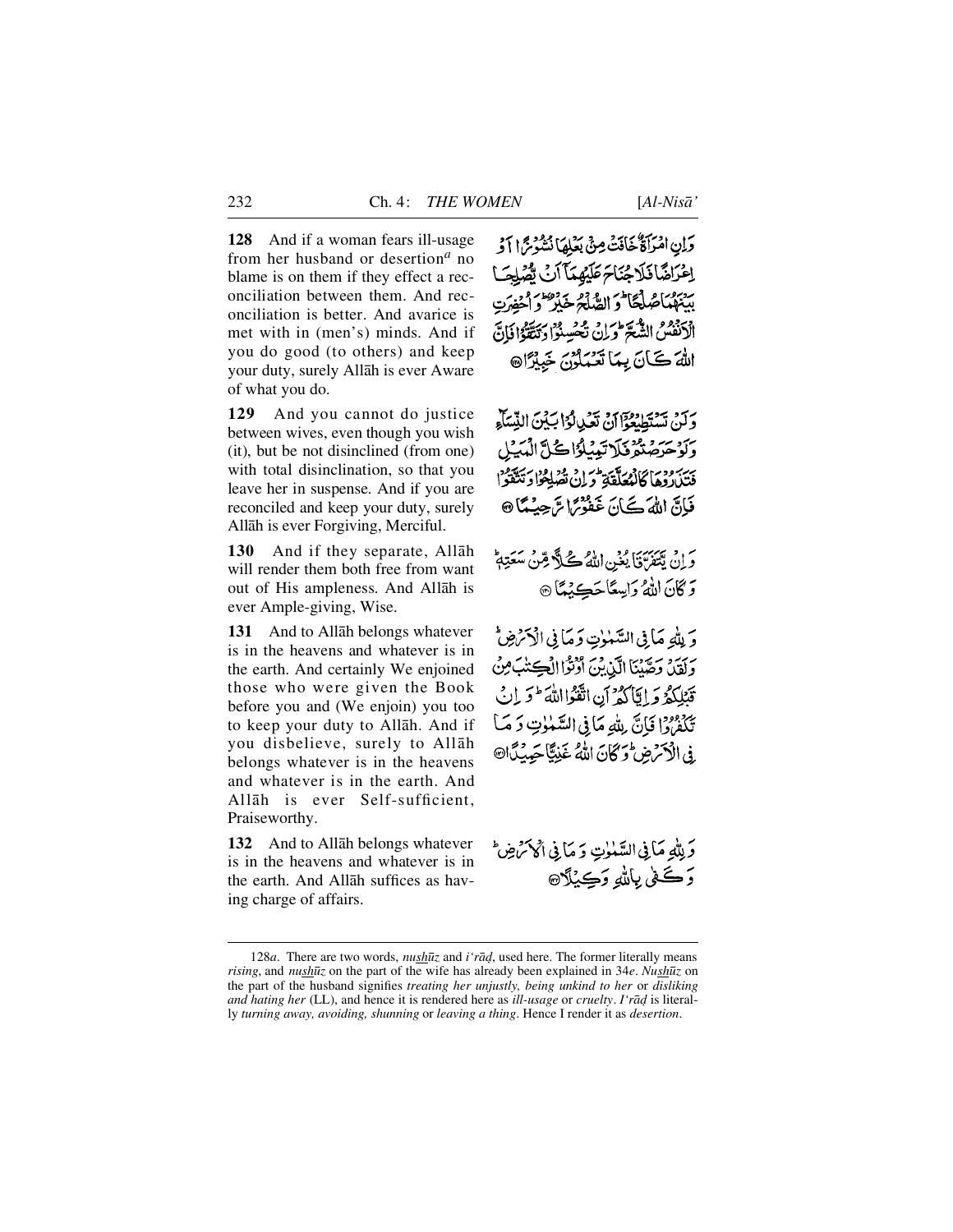**133** If He please, He will take you away, O people, and bring others. And Allåh is ever Powerful to do that.

**134** Whoever desires the reward of this world — then with Allåh is the reward of this world and the Hereafter. And Allåh is ever Hearing, Seeing.

إِنْ تَتَنَآأَ يُنۡهِمۡكُمۡ ٱتَّقَآالنَّاسُ وَ يَأۡت بِالْخَرِيْنِ وَكَانَ اللَّهُ عَلَى ذَٰلِكَ قَبْلَ يُزَارِي مَنْ كَانَ يُرِيْدُ نُوَابَ الدُّنْيَافُعِنْدَاللَّه نْدَابُ الدُّنْيَارَ الْأَخِيرَةِ \* دَ ڪَانَ اللَّهُ سَمِيْكَا بَصِبْرًاهُ

### SECTION 20: **Hypocrisy Condemned**

**135** O you who believe, be maintainers of justice, bearers of witness for Allåh, even though it be against your own selves or (your) parents or near relatives — whether he be rich or poor, Allåh has a better right over them both.*<sup>a</sup>* So follow not (your) low desires, lest you deviate. And if you distort or turn away from (truth), surely Allåh is ever Aware of what you do.

**136** O you who believe, believe in Allåh and His Messenger and the Book which He has revealed to His Messenger and the Book which He revealed before. And whoever disbelieves in Allåh and His angels and His Books and His messengers and the Last Day, he indeed strays far away.

**137** Those who believe then disbelieve, again believe and again disbelieve, then increase in disbelief,*<sup>a</sup>* يَأَيُّهَا الَّذِينَ امْنُوْا لَوْنُوْا قَوْمِيْنَ بِالْقِسْطِ شهليا وللود كوعلى أنفسك وإدالوالدين وَالْأَفْرَبِيْنَ ۚ إِنْ يَكُنْ غَنِيًّا أَوْ فَقِيْرًا فَاللَّهُ آدَلْى بِهِمَا تَتَوَلَّا تَتَّبِعُوا الْهَوَى أَنّ تَعْمِلُوْا ۚ وَلِنَّ تَلْؤَا أَوْ تُعْرِضُوْا فَإِنَّ اللَّهَ ڪَانَ بِمَائِتِيْلُوْنَ خَبِيْرًا®

يَآَيَّهَا الَّذِيْنَ أَمَنُوْٓا أَمِنُوَۨا بِاللَّهِ وَرَسُوْلِهِ دَ الْكِتْبِ الَّذِي تَذَّلَ عَلَىٰ رَسُوۡلِهِ دَالۡكِتَٰبِ الَّذِيٍّ آنْزَلَ مِنْ قَبْلُ وَمَن يَكَعْزُ بِإِلَّةٍ وَمَلَيْكَتِهِ وَكُتُبُهٖ وَمُ سُبِّ وَالْيَرَْمِ الْأَخِرِ فَقَدْ ضَلَّ ضَلَّلًا بَعِيْكَانَ إِنَّ الْبَدْيُنَ (مَنُوْا نَبُعَ كَفَرُوا نَبُعَ (مَنُوا نُبُعَ كَفَرُوْا ذَكَرَ اذْكَرَادُوْا كُفْرُا لَهُ يَكُن اللَّهُ

<sup>135</sup>*a*. The meaning is that you should not be partial to the rich man on account of some favour that you may expect from him or some harm that you fear from him, nor should you state other than the truth when the person against whom you bear witness is a poor man, on account of compassion for him. *Allåh has a better right over them* means that *they should be dealt with justly*. Thus, neither ties of kinship and love nor considerations of fear, favour, or compassion should make one swerve a hair's breadth from the truth.

<sup>137</sup>*a*. There were some waverers who again and again went over to disbelief. The mention in v. 136 of the Book "which He revealed before", shows clearly that the Jews are meant, among whom there were many hypocrites.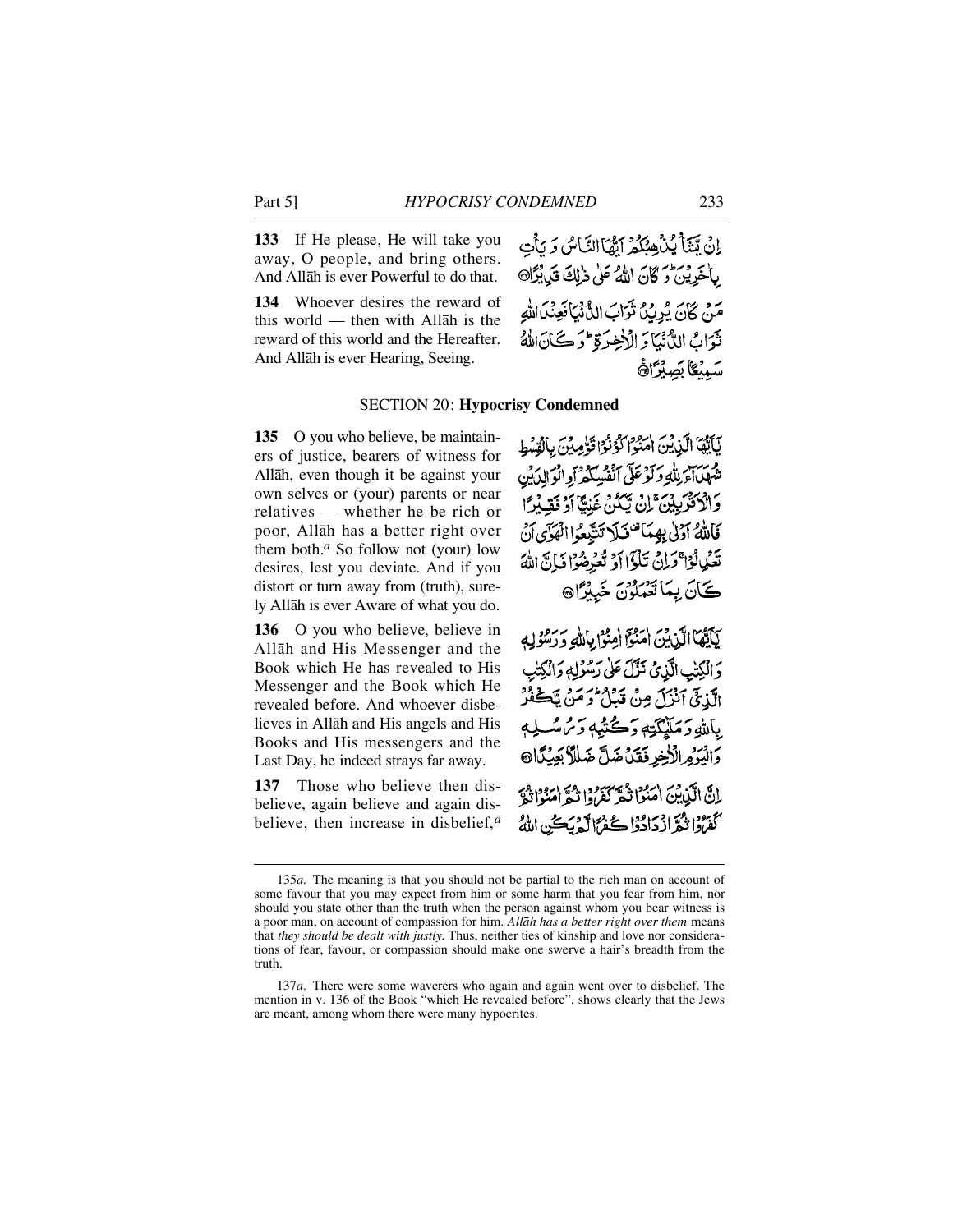Allåh will never forgive them nor guide them in the (right) way.*<sup>b</sup>*

**138** Give news to the hypocrites that for them is a painful chastisement*a—*

**139** Those who take disbelievers for friends rather than believers. Do they seek for might from them? Might surely belongs wholly to Allåh.

**140** And indeed He has revealed to you in the Book that when you hear Allåh's messages disbelieved in and mocked at, sit not with them until they enter into some other discourse, for then indeed you would be like them. Surely Allåh will gather together the hypocrites and the disbelievers all in hell*a—*

**141** Those who wait (for misfortunes) for you. Then if you have a victory from Allåh they say: Were we not with you? And if there is a chance for the disbelievers, they say: Did we not prevail over you and defend you from the believers? So Allåh will judge between you on the day of Resurrection. And Allåh will by no means give the disbelievers a way against the believers.

لِيَغْفِرُ لَهُمْ وَلَا لِيَهْدِينَهُمْ سَبِيْلًا ﴾

بَشِّرِ الْمُنْفِقِيِّنَ بِأَنَّ لَهُمْ عَذَابًا إَلِيَٰتَكَ الَّذِينَ يَتَّخِذُونَ الْكَٰفِرِينَ آوَلِيَآءَ

دُونِ الْمُؤْمِنِينَ ايبِينِيُونِ – ورودِ وجهرِ فَإِنَّ الْعِزَّةَ لِلَّهِ جَبِيْعًا ﴾

وَقَلَ نَزَّلَ عَلَيْكُمْ فِى الْكِتْبِ أَنْ إِذَا سَبِعْنِدْ إِيْتِ اللَّهِ يُكْفَرُ بِهَا وَيَسْتَهْنَأْ بِهَأْ فَلَا تَقْعَلُوا مَعْهُمْ حَتَّى يَخْرَضُوا فِيُّ حَيْايَتِ غَيْرِمَ \* اِتَّكُمْ إِذًّا قِنْتُلُّهُ مِنْ إِنَّ اللَّهَ حَامِعُ الْمُنْفِقِينَ وَالْكَفِينَ فِيِّ **جَهَنَّهُ جَسُكَ**انَّ

الَّيْنِيْنَ يَتَرَبَّصُونَ بِكُمْرٌ فَإِنْ كَانَ لَكُمُ فَتْحٌ مِّن اللهِ قَالُوْۤا أَلَمْهُ نَكُنْ مَّعَكُمْ يَسْتَفَرَّ دَ إِنْ كَانَ لِلْكَفِرِينَ نَصِيبُكَ "فَبَالُؤَاأَلَمْ نْسْتَجُودْ عَلَيْكُمْ وَنَهْنَعْكُمْ مِّنَ الْمُ وَبَامَّةً بِجَبِكُمْ بِمَنْكُمْ يَوْمَرَانُوْبِيْهَةٍ وَ لَّجْعَلَ اللَّهُ لِلْكَفِرِيْنَ عَلَى الْمُؤْمِنِ

<sup>137</sup>*b*. Allāh's not guiding them is the consequence of their own actions. They wavered first but in the end became firm in disbelief.

<sup>138</sup>*a*. *Tabshir* (related to *bushrah*, i.e. *complexion*) originally denotes *the announcing of an event which produces a change in the complexion*. In common acceptance it is used with regard to *the news which rejoices a man*, but is sometimes used for *the announcement of an event which grieves a man* (LL).

<sup>140</sup>*a*. See 6:68 which was revealed at Makkah. The Muslims are told to leave the assembly where truth is derided. Criticism is quite a different thing and a Muslim should always be ready to meet any criticism of his religion.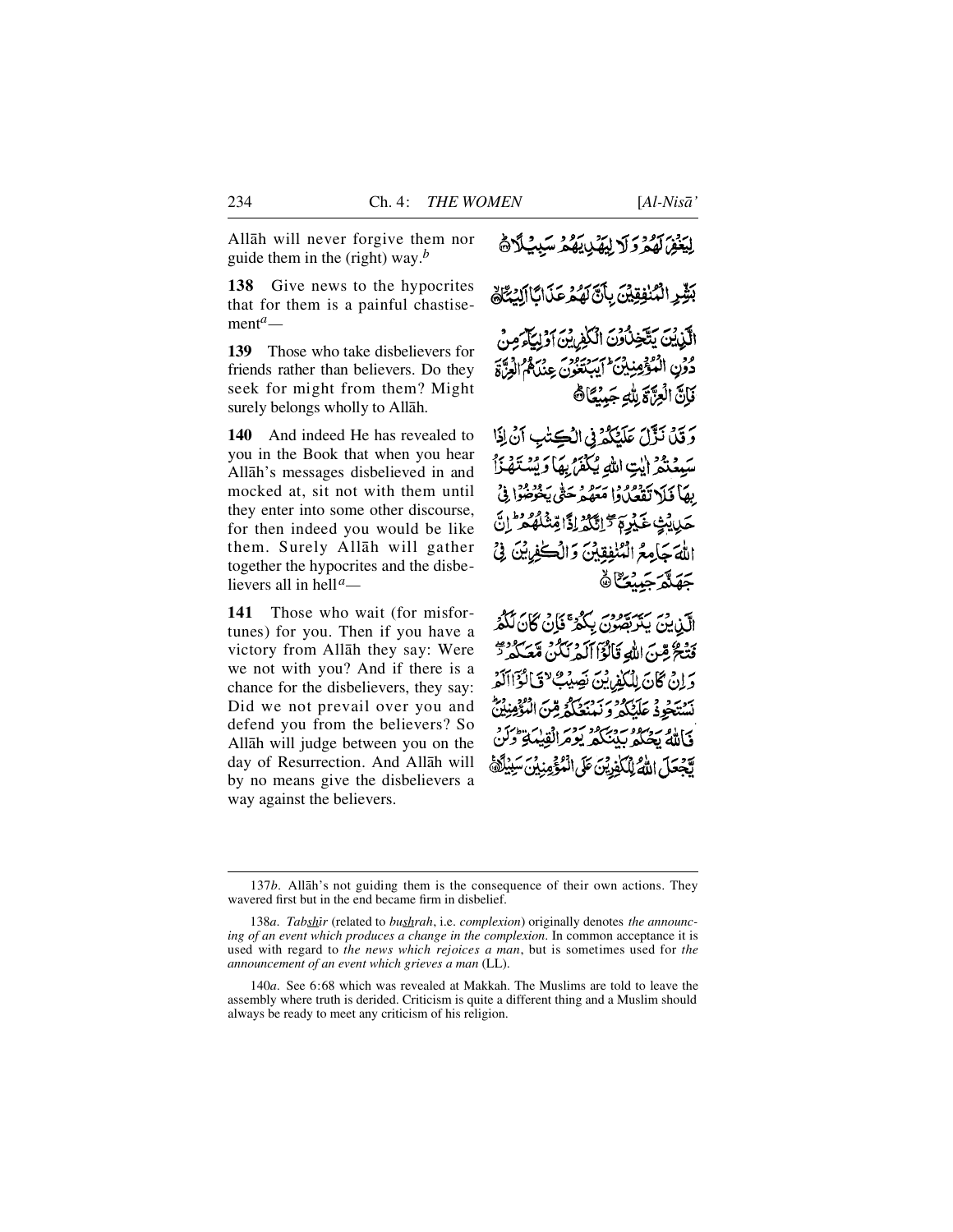### SECTION 21: **End of the Hypocrites**

**142** The hypocrites seek to deceive Allåh, and He will requite their deceit to them.*<sup>a</sup>* And when they stand up for prayer, they stand up slugglishly they do it only to be seen of men and remember Allåh but little,

143 Wavering between that (and this) — (belonging) neither to these nor to those.*<sup>a</sup>* And whomsoever Allåh leaves in error, thou wilt not find a way for him.

**144** O you who believe, take not the disbelievers for friends rather than the believers. Do you desire to give Allåh a manifest proof against yourselves?

**145** The hypocrites are surely in the lowest depths of the Fire, $<sup>a</sup>$  and</sup> thou wilt find no helper for them,

146 Save those who repent and amend and hold fast to Allåh and are sincere in their obedience to Allåh these are with the believers. And Allåh will soon grant the believers a mighty reward.

اِنَّ الْمُنْفِقِيْنَ يُخْرِعْوْنَ اللَّهُ وَهُوَخَادِعُهُمْ وَإِذَا قَامُؤَالِلَى الصَّلَوةِ قَامُوْا كُسَالِيٌّ يُسْ وَمَنْ النَّاسَ وَلَا يَذْكُرُوْنَ اللَّهَ إِلَّا قَلْدُلَاهُ

مِّنْ بِيِّنِ بِيِّنِ ذَلِكَةٌ لَأَإِلَىٰ هَذَاكَةٌ وَلَآلِكَ هَؤُلَاَّ وَمَنْ يَفْهَلِ اللَّهُ فَلَنْ تَجِدَ لَهُ سَبِيْلًا@

لَأَلَّهَا الَّذِينَ اٰمَنُوْالَا تَتَّجَذُّوا الْكُفْدِيْنَ أَوْلِيَاءَ مِنْ دُونِ الْمُؤْمِنِينَ أَتَرِيْدُونَ أَنْ تَجْعَلُوْالِلَّهِ عَلَيْكُمْ سُلْطٰنًا مُّبِيْئًا@

إِنَّ الْمُنْفِقِينَ فِي الدَّبْرَافِي الْأَسْفَعَلِي مِنَ النَّارَ، وَكَنْ تَجِدَ لَهُ وَ نَصِيْرًا هَ إِلَّا الَّذِينَ تَأْبُوْا دَآصَلَحُوْا دَاعْتَصَدُوْ ا بِاللَّهِ وَ آخَلَصُوْا دِيْهُمْ لِلَّهِ فَأُولَيْكَ مَعَ أَفْهِ وَسَوْسٍ مِنْ يُؤْتِ اللَّهُ الْمُؤْمِنِينَ آخَدًّا عَظْنُمَّا®

<sup>142</sup>*a*. For the meaning of *khada'a* and *khåda'a* see 2:9*a*. *Khådi'u-hum* means here *the requiter to them of their deceit* (LL). A comparison of this passage with the similar passage occurring in 2:9 makes the meaning perfectly clear.

<sup>143</sup>*a*. *Mudhabdhab*, lit., *much driven away*, has the same significance as *mudhabdhib*, i.e., *wavering* or *vacillating between two things or affairs* (LL). The reference in *that and this* is to belief and disbelief, which is made clear by the words that follow — *belonging neither to these nor to those*, which refer to the *believers* and *disbelievers* spoken of in the concluding words of v. 141.

<sup>1 4 5</sup>*a*. Insincerity in religion is the worst of all sins. Hence the hypocrites are spoken of as being in the lowest depths of the Fire. The most important question for every believer is: Are his actions in accordance with his avowed beliefs? Does he do what he says? If not, there is a tinge of hypocrisy in him. Elsewhere it is said: "O you who believe, why say you that which you do not? It is most hateful in the sight of Allåh that you say that which you do not"  $(61:2, 3)$ . The next verse makes a pointed reference to this — God will not punish the Muslims if they are true to their beliefs.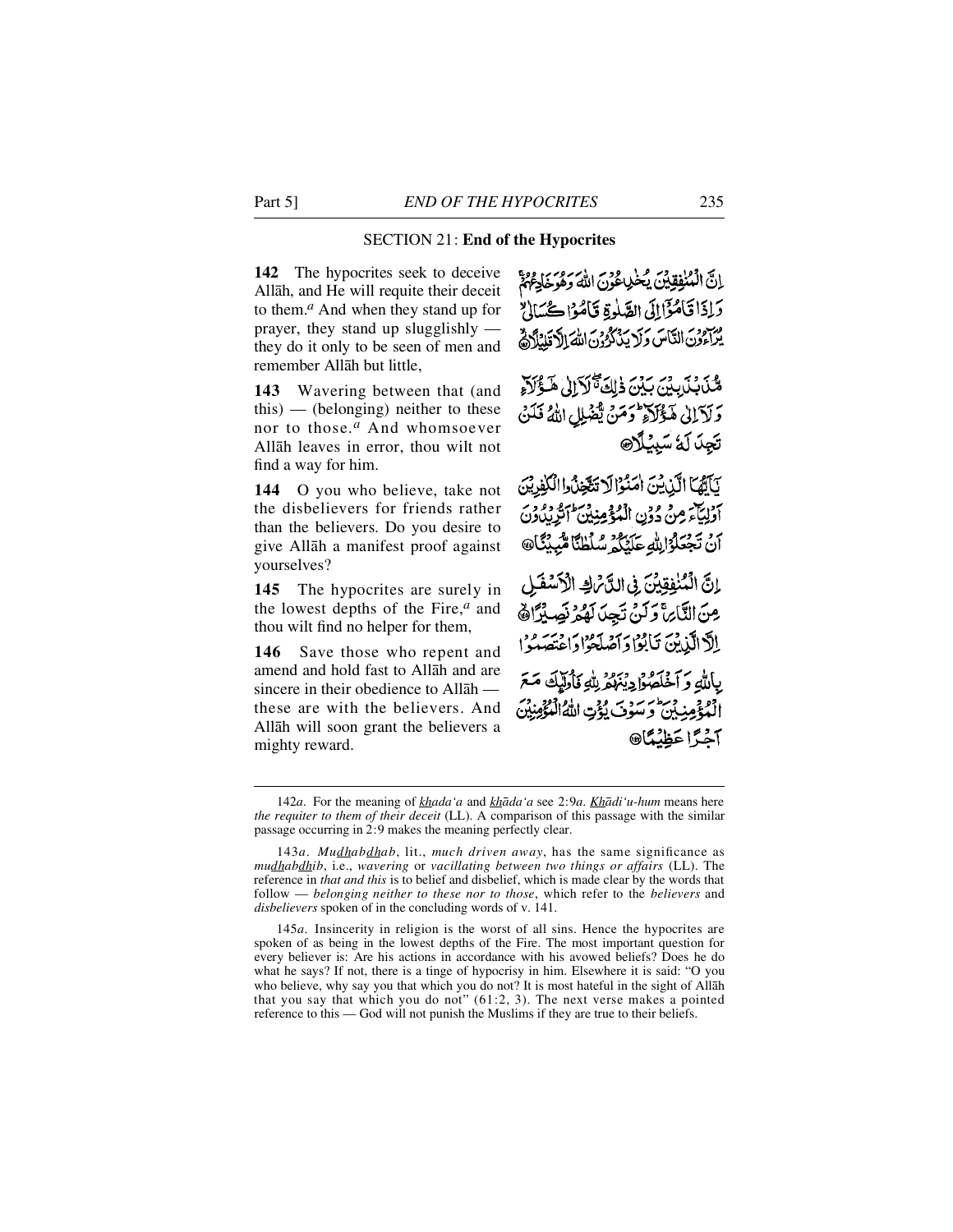**147** Why should Allåh chastise you if you are grateful and believe? And Allåh is ever Multiplier of rewards,*<sup>a</sup>* Knowing.

### **Part 6**

148 Allah loves not the public utterance of hurtful speech, except by one who has been wronged.<sup>*a*</sup> And Allåh is ever Hearing, Knowing.

**149** If you do good openly or keep it secret or pardon an evil, Allåh surely is ever Pardoning, Powerful.*<sup>a</sup>*

**150** Those who disbelieve in Allåh and His messengers and desire to make a distinction between Allåh and His messengers and say: We believe in some and disbelieve in others; and desire to take a course in between —

**151** These are truly disbelievers; and We have prepared for the disbelievers an abasing chastisement.

**152** And those who believe in Allāh and His messengers and make no distinction between any of them, to them He will grant their rewards. And Allåh is ever Forgiving, Merciful.*<sup>a</sup>*

مَا يَفْعَلُ اللَّهُ بِعَنَ إِبَكُرْلِنَّ شَكَّرَتُمْ وَ امْنَتْمْ وَكَانَ اللَّهُ شَاكِرًا عَلَيْهَا @

لَا تُجِبُّ اللَّهُ انْجَهْرَ بِالسُّّوَءِ مِنَ الْقَوَٰلِ الَّ مَنْ ظُلِمَ وَكَانَ اللَّهُ سَبِيْعًا عَلِيْمًا 9

اد ودود برود اد و دوده برود.<br>ان تبيياوا خيراً اد تخفوه اد تعفواغن سُؤْءٍ فَإِنَّ اللَّهَ كَانَ عَفُوًّا قَبِي بُرًّا @ إِنَّ الَّذِينَ يَكْفَرُونَ بِاللَّهِ وَمُ سُلِهِ وَ ه د و د به به د قمه ودرس الله د د و له له بر ودور ودي ودي ببلاد و المعنى المستقبل المستقبل و دود معديد مي دابكي ذلك سبيلان أُولَّيْكَ هُمُ الْكُفْرُوبِ حِيَّاجٍ بِمَرْسَنِ لِلْكَلِّيْتِ عَذَانَا مُّهنَّاً @ دَ الَّذِينَ امْنُوا بِأَلَّذٍ وَمُ سُلِّهِ وَلَمْ يُقَرِّؤُا بَيْنَ آَحَرٍ مِّنْهُمْ أُرَلِّيكَ سَوْنَ يُؤَيِّنِهِمْ مودرو دارس المصور .<br>اجورهمر و کان الله غفورات جینگا

<sup>147</sup>*a*. The word *shåkir* when used as an attribute of the Divine Being signifies *One Who gives large reward for small works* or *in Whose estimation small works performed by His servants increase, and Who multiplies His rewards to them* (T, LL).

<sup>148</sup>*a*. The use of defamatory speech of every kind regarding others is strictly forbidden, but justification for it may exist in case a person has in some way been wronged.

<sup>149</sup>*a*. If you pardon the evil which anyone has done to you, Allåh will pardon your evils, and grant you even good reward; He is not only Pardoning, but also Powerful to grant good reward.

<sup>1 5 2</sup>*a*. To make distinction between Allåh and His messengers means to believe in one and not in the other. Islåm requires the acceptance of all prophets who were raised for the regeneration of men, and hence a denial of any one of the prophets named in the Holy Qur'ån takes a man out of the category of believers and places him among the disbelievers.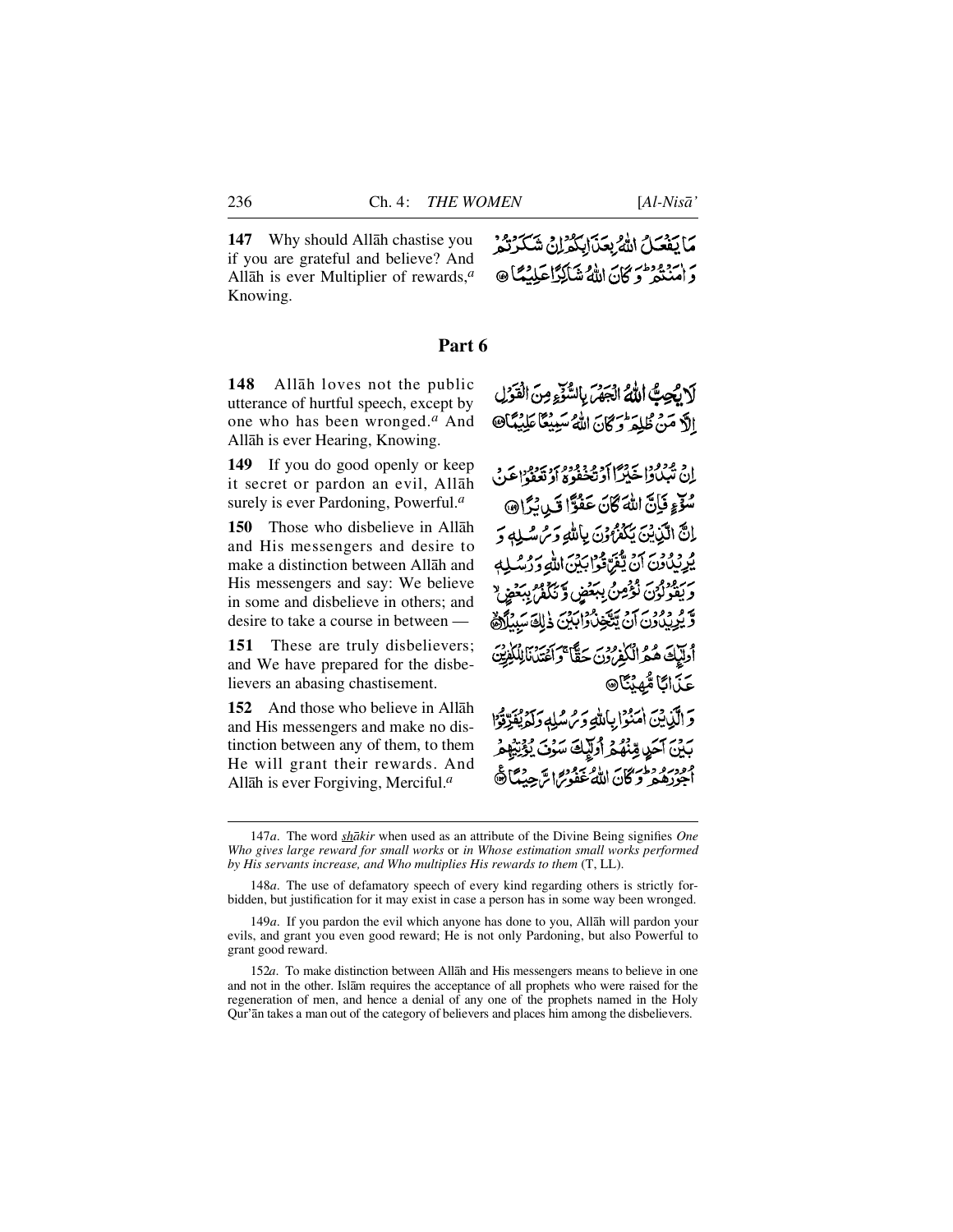### SECTION 22: **Transgressions of the Jews**

**153** The People of the Book ask thee to bring down to them a Book from heaven; indeed they demanded of Moses a greater thing than that, for they said: Show us Allåh manifestly. So destructive punishment overtook them on account of their wrongdoing. Then they took the calf (for a god), after clear signs had come to them, but We pardoned this. And We gave Moses clear authority.

**154** And We raised the mountain above them at their covenant. And We said to them: Enter the door making obeisance. And We said to them: Violate not the Sabbath; and We took from them a firm covenant.

**155** Then for their breaking their covenant and their disbelief in the messages of Allåh and their killing the prophets wrongfully and their saying, Our hearts are covered; nay, Allåh has sealed them owing to their disbelief, so they believe not but a little:*<sup>a</sup>*

**156** And for their disbelief and for their uttering against Mary a grievous calumny:*<sup>a</sup>*

**157** And for their saying: We have killed the Messiah, Jesus, son of Mary, the messenger of Allåh, and they killed him not, nor did they cause his death on the cross,*<sup>a</sup>* but he

يَسْتَلْكَ أَهْلُ الْكِتْبِ أَنْ تُنْزِّلُ عَلَيْهِ كِتْتَكَاهِنَ السَّيِّبَاءِ فَقَيْلَ سَأَلُّهُ اهْزَلَتِي أَ مِنْ ذٰلِكَ فَقَالُوْٓاأَيْنَا اللَّهَ جَهْرَةً فَأَ الصُّعِقَةُ بِظُلِّمِهِمْ ثَنَّةٌ الْيَجَدُّهُۥاللَّهِمْ بَعْدِيهِ مَا حَاءَتْهُمْ الْبَدِّينَ فَعَقَوْنَا عَبِي ذٰلِكَ كَرَاتَيْنَامُؤْسُي سُلْطُنًا مُّبِيْتًا @

وَيَرَفَّعْنَا فَوَقَّهُمْ الطُّوْسَ بِيبْتَأْقِهِمْ وَقُلْتَا كَفَرِدٍ وَقَبْدَا الْمَاكَ سُجَّدًا وَقُلْنَا لَهُمْ كَلّ يبزودا في السكت و كم بم وهم

مَرِ مِّيْنَاقَهُمْ وَكُّذُهُمْ يِأَيْتِ الله ءَ بِغَيْرِجَنَّ وَقَرْبِهِمْ وَ غْلَفْ كَيْ كَتْبَعَ اللَّهُ عَلَيْهَا بِكُوْ هُجْ فَيْ يُؤْمِنُوْنَ اِلاَّ تَلِيۡلَاهَا

وَّ بِكُفْرُهِ مِرْ 5 قَوْلِهِ مِرْعَلٰى مَرْيَهِ بِهُنَانًا

وقولهفرانا قتلنا التستخرعا رَسُوْلَ اللَّهِ وَ مَا قَتَلُوْهُ وَ مَأْصَرَ شُبَّةَ لَهُمْ وَ إِنَّ الَّذِينَ اخْتَلَفُوْا

<sup>1 5 5</sup>*a*. The incidents referred to in vv. 153–155 have been mentioned in detail in sections 6-8 of ch. 2, see the footnotes there.

<sup>156</sup>*a*. The calumny referred to was that Mary was guilty of fornication (Rz). Jewish tradition in this connection mentions Panther (Jewish Life of Jesus).

<sup>157</sup>*a*. The words *mā salabū-hu* do not negative Jesus' being nailed to the cross; they negative his having expired on the cross as a result of being nailed to it. *˝alb* is a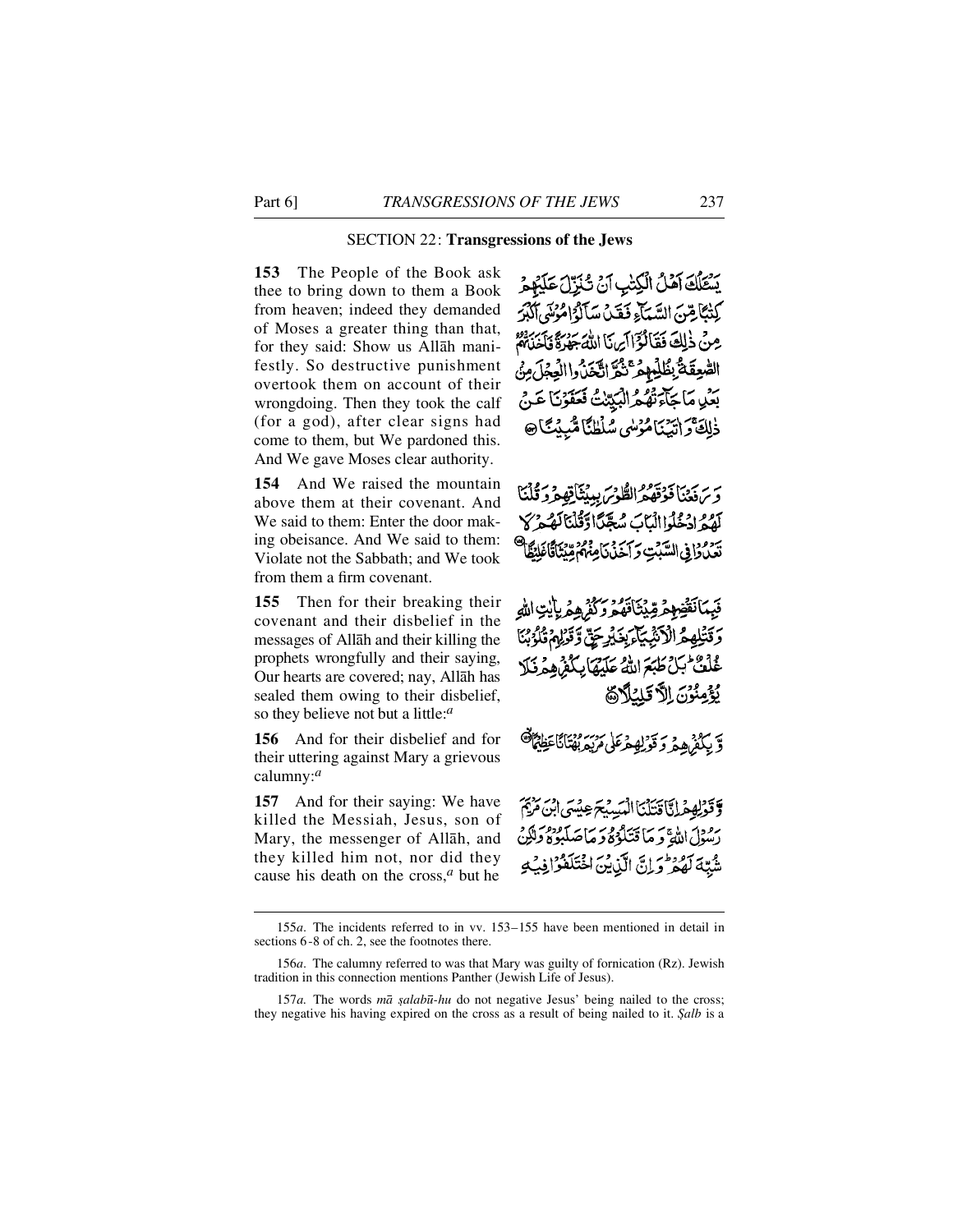was made to appear to them as such.*<sup>b</sup>* And certainly those who differ therein are in doubt about it. They have no knowledge about it, but only follow a conjecture, and they killed him not for certain:

# *ؚۘڶ*ۣؽ۬ۺٞڮۣۨڡۣڹ<sup>ؙ</sup>ۮ<sup>ٷ</sup>؆ٲڷۿۮڹ؋ڝ۬ٛڝڶٝۄٟڔ اِلَّا اتِّبَاءَ الظَّنِّ ۚ وَمَا قَتَلُوۡ ۚ يَقِيَٰنَا ﴾

well-known way of killing (T, LA). *Salaba-hū* means *he put him to death in a certain well-known manner* (LL). That Jesus died a natural death is plainly stated in 5:117: "and I was a witness of them so long as I was among them, but when Thou didst cause me to die, Thou wast the Watcher over them". See 5:1 1 7*a*. The Gospels contain clear testimony showing that Jesus Christ escaped death on the cross. The following points may be noted: (1) Jesus remained on the cross for a few hours only (Mark 15:25; John 19:14) but death by crucifixion was always tardy. (2) The two men crucified with Jesus were still alive when taken down from the cross; the presumption is that Jesus too was alive. (3) The breaking of legs was resorted to in the case of the two criminals, but dispensed with in the case of Jesus (John 19:32, 33). (4) The side of Jesus being pierced, blood rushed out and this was a certain sign of life. (5) Even Pilate did not believe that Jesus actually died in so short a time (Mark 15:44). (6) Jesus was not buried like the two criminals, but was given into the charge of a wealthy disciple of his, who lavished care on him and put him in a spacious tomb hewn in the side of a rock (Mark 15:46). (7) When the tomb was seen on the third day, the stone was found to have been removed from its mouth (Mark 16:4), which would not have been the case if there had been a supernatural rising. (8) Mary, when she saw him, took him for the gardener (John 20:15), which shows that Jesus had disguised himself as a gardener. (9) Such disguise would not have been needed if Jesus had risen from the dead. (10) It was in the same body of flesh that the disciples saw Jesus, and the wounds were still there deep enough for a man to thrust his hand in (John  $20:25-28$ . (11) He still felt hunger and ate as his disciples ate (Luke  $24:39-43$ ). (12) Jesus Christ undertook a journey to Galilee with two of his disciples walking side by side with him (Matt. 28:10), which shows that he was fleeing for refuge; a journey to Galilee was not necessary to rise to heaven. (13) In all post-crucifixion appearances Jesus is found hiding himself as if he feared being discovered. (14) Jesus Christ prayed the whole night before his arrest to be saved from the accursed death on the cross, and he also asked his disciples to pray for him; the prayers of a righteous man in distress and affliction are always accepted. He seems to have even received a promise from God to be saved, and it was to this promise that he referred when he cried out on the cross: "My God, my God, why hast Thou forsaken me?" Heb. 5:7 makes the matter still more clear, for there it is plainly stated that the prayer of Jesus was accepted: "When he had offered up prayers and supplications with strong crying and tears unto Him that was able to save him from death, and was heard in that he feared".

The statements made in the Qur'ån corroborate the above statements quoted from the Gospels. Jesus did not die on the cross, nor was he killed as were the two thieves, but to the Jews he appeared as if he were dead.

157*b*. The words *shubbiha la-hum* may bear two interpretations: *he was made to be like* (it) or *to resemble* (it); or *the matter was made dubious* or *obscure* (LL). The *R* $\bar{u}$ *h al-Ma'ånß* says the meaning may be that *the matter became dubious to them*. The story that someone else was made to resemble Jesus is not borne out by the words of the Qur'ån, which could only mean, if an object were mentioned, that Jesus was made to resemble someone, not that someone was made to resemble Jesus.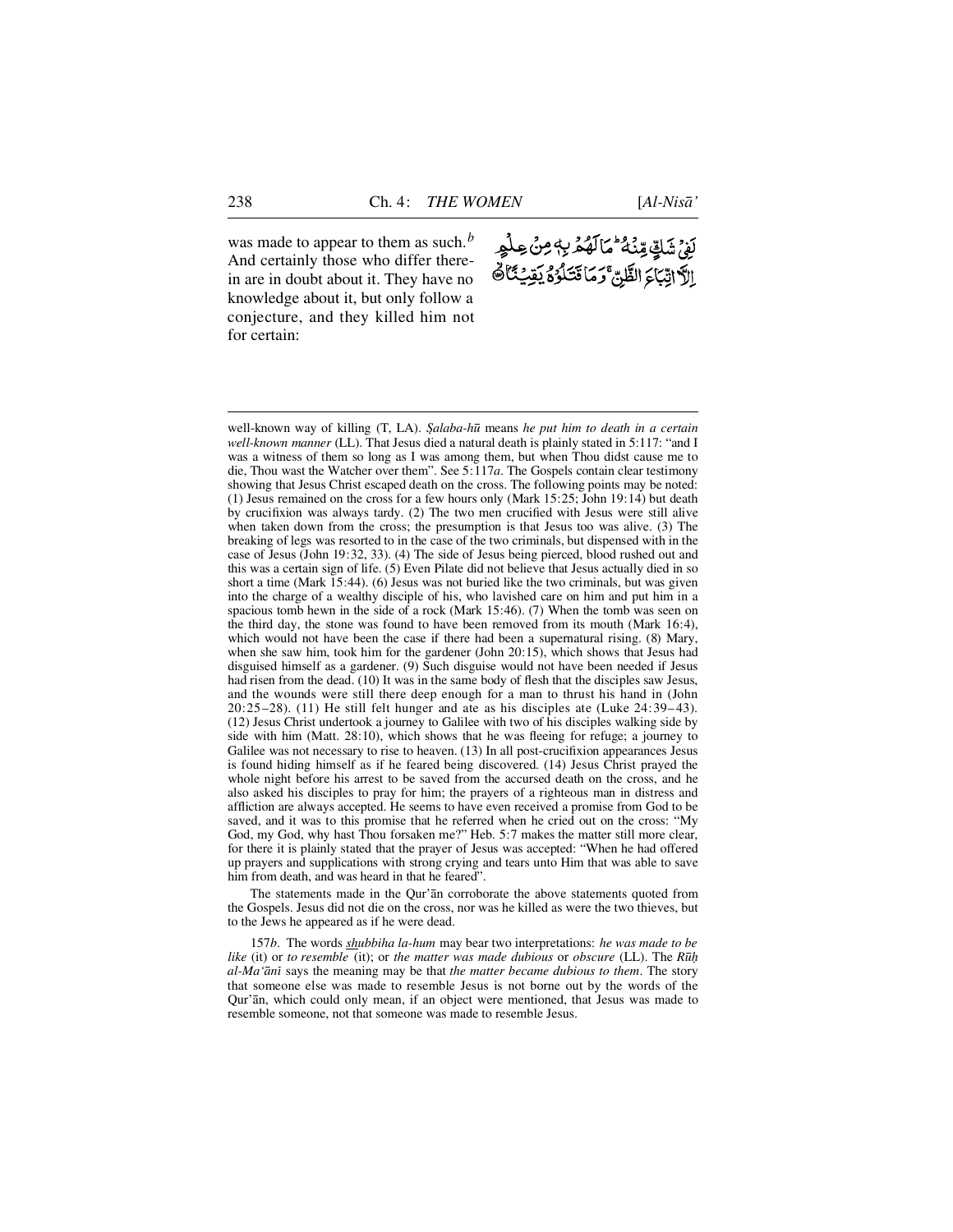**158** Nay, Allåh exalted him in His presence. And Allåh is ever Mighty, Wise.*<sup>a</sup>*

159 And there is none of the People of the Book but will believe in this before his death; and on the day of Resurrection he will be a witness against them.*<sup>a</sup>*

**160** So for the iniquity of the Jews, We forbade them the good things which had been made lawful for them, and for their hindering many (people) from Allåh's way.

**161** And for their taking usury though indeed they were forbidden it — and their devouring the property of people falsely. And We have prepared for the disbelievers from among them a painful chastisement.

162 But the firm in knowledge among them and the believers believe in that which has been revealed to thee and that which was revealed before thee, and those who keep up prayer and give the poor-rate

بَلْ تَرَفَعَهُ اللَّهُ إِلَيْهِ وَكَيْانَ اللَّهُ

وَلِنْ مِّنْ آهُلِ الْكِتْبِ الْآكِيَةِ مِنَنَّ بِهِ

عَزِيْزًا حَ<u>ڪِيْ</u>مَّا@

آمُوَالَ التَّاسِ بِالْبَاطِلُ وَأَعْنَدُنَا لِلْكُفْتَةَ مِنْهُمْ عَذَابًا آلِيُّهَا

لَّكِنِ الرُّسِخُرُنَ فِي الْعِلْمِ مِنْهُمْ وَالْمُؤْمِنُونَ يْدْمِنْوْنَ بِيَآَاْنُزِلَ إِلَيْكَ دَيَآَ أَنْزِلَ مِنْ قَبْلِكَ وَالْمُقِيْمِيْنَ الصَّلْوَةَ وَالْمُؤْثَوْنَ الْأَكْذَةَ وَالْمُؤْمِنُوْنَ بِاللَّهِ وَالْيَوْمِ الْأَخِرِّ أَوْلَىٰكَ

قَبْلَ مَوْتِهِ ۚ وَيُؤْمَرُ الْقِيْمَةِ يَكُونُ عَلَيْهِمْ شَهِيْلًا؟ فَبَظْلُمِرِّسَ الَّذِينَ هَادُوْاحَرَّمْنَاءَ طَيِّبْتٍ أَحِلَّتْ لَهُمْرَ بِصَلِّ هِمْرَعَنْ سَبِيْلِ اللهِ كَثِيْرًا ﴾ وَّآخَٰنِهِمُّ الرَّبٰوٰا وَقِينَ نُهُوَّا عَنْهُ وَآَكَّ

<sup>158</sup>*a*. For the significance of *raf'* see 3:55*b*. Being exalted in the Divine presence was opposed to being killed on the cross. Deut. 21:23 explains this, for there we have, *he that is hanged is accursed of God*. If Jesus had died on the cross he would have been accursed; hence the statement made here — he was not killed on the cross and accursed but he was exalted in the Divine presence.

<sup>159</sup>*a*. Both the Jews and the Christians necessarily believe in the death of Jesus on the cross, while according to the Holy Qur'ån they have really no sure knowledge of it. The Jews reject his claim to Messiahship on the basis of Deut. 21:23: "He that is hanged is accursed of God". Their belief is that since Jesus died on the cross he was accursed, and no one who is accursed of God can be a prophet. Following quite a different line of argument, a Christian believes that Jesus died on the cross and was accursed. He admits the truth of Deut. 21:23, but he says that unless Jesus were accursed he could not take away the sins of those that believe in him. As in Gal. 3:13: "Christ hath redeemed us from the curse of the law, being made a curse for us; for it is written, Cursed is every one that hangeth on a tree". Hence the fundamental principle of the belief of both Jews and Christians is that Jesus died on the cross, and the meaning of the verse is clear, viz., every Jew and Christian, notwithstanding that he has no sure knowledge at all, must believe before his death that Jesus died on the cross.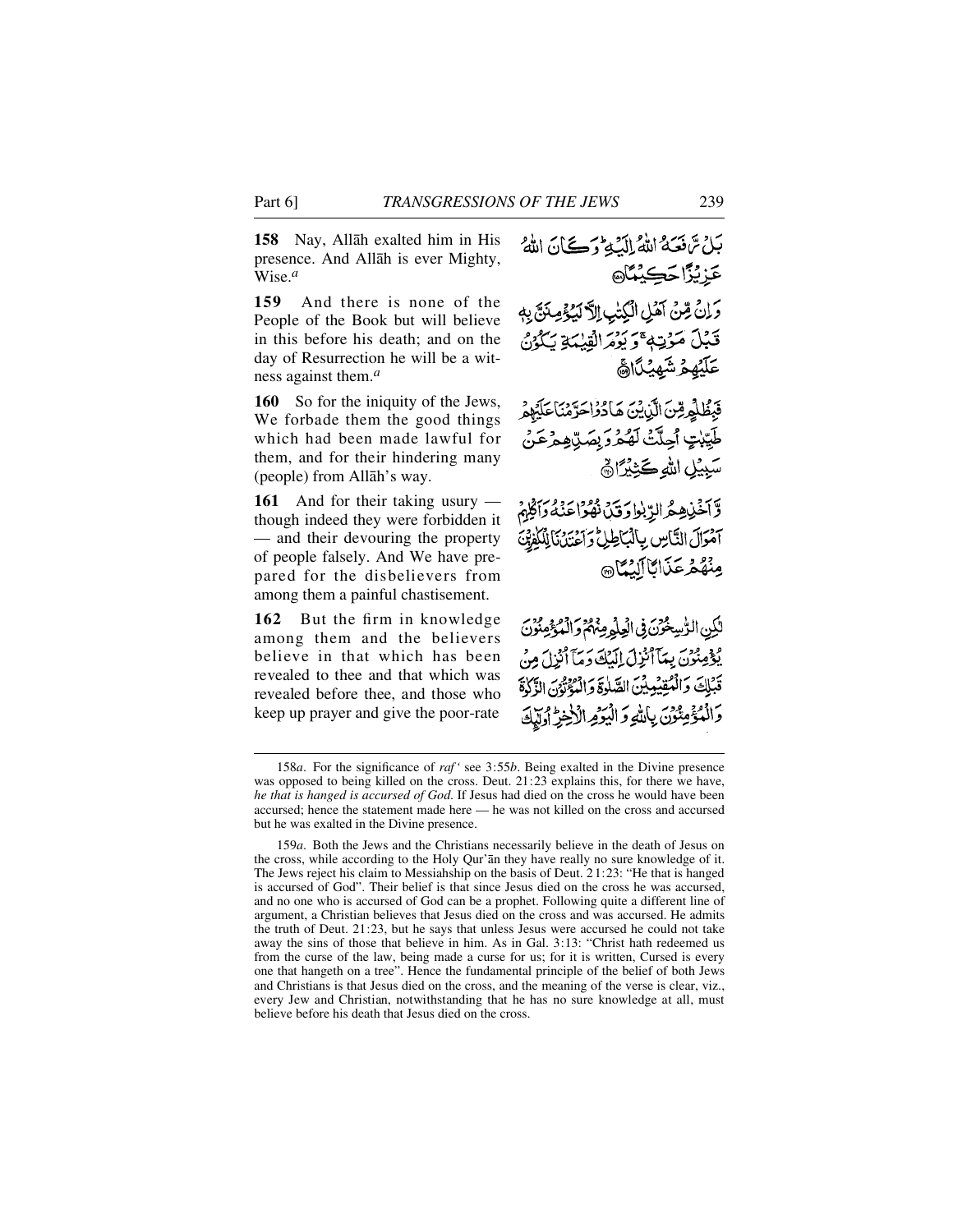سَنُؤْتِيُهِمْ آَجُرًّا عَظِيْمًا ﴾

and the believers in Allåh and the Last Day — these it is to whom We shall give a mighty reward.

## SECTION 23: **Previous Revelation bears out Quranic Statements**

**163** Surely We have revealed to thee as We revealed to Noah and the prophets after him, and We revealed to Abraham and Ishmael and Isaac and Jacob and the tribes, and Jesus and Job and Jonah and Aaron and Solomon, and We gave to David a scripture.

**164** And (We sent) messengers We have mentioned to thee before and messengers We have not mentioned to thee. And to Moses Allåh addressed His word, speaking (to him)*a—*

165 Messengers, bearers of good news and warners, so that the people may have no plea against Allåh after the (coming of) messengers. And Allåh is ever Mighty, Wise.

**166** But Allāh bears witness by that which He has revealed to thee that He has revealed it with His knowledge, and the angels (also) bear witness. And Allåh is sufficient as a witness.

إِيَّا أَدْجَدْنَا إِلَيْكَ كَيِيّاً أَدْجَدْنَا إِلَى شَدْيِعِ وَّ النَّبِيِّيِّنَ مِنِّي بَعَيْدِ وَ أَدْحَدْنَآ إِلَى ابْنُوْثَمَ واسْتَعِينَ وَإِسْلَحَ وَبَعْقَوْبَ وَالْأَيْسَاط د عیلیې په دوره د او د .<br>د عیلیې د ایوب د لونس د هپ ون د مْكَيْنَ وَإِنَّتْنَاجَاؤُدَ زَنْوُمُ الْمَهْجَ

يرو و مسلًا قبل قصَصْنَا و عَلَيْكَ مِنْ قِيلَ ی ده کرکتر نقصه در در سایت دیگرایش مُؤسْى تَكْلِيْكَارْ،

*و و*گرهبَشِّرِین و منزرین لئلایگزن لِلنَّاسِ عَلَى اللَّهِ حُجَّةٌ ْبَعَدَ الرَّسُّ **رَكَ**انَ اللهُ عَزِيْزًا حَكِيْمًا۞

لْكِنِ اللَّهُ يَشْهَلْ بِيَكَأْ ذَرَلَ إِلَيْكَ ٱنْزَلَةُ بِعِلْمَةً دَالْمَلَيْكَةُ يَتَّهَلُكُونَ وَكَفَّى بِاللَّهِ شَهْيَدًا أَهْ

<sup>164</sup>*a*. The prophets spoken of here all belong to the Israelite race. Abraham and his immediate descendants are mentioned first; then follow the three prophets of Israel who suffered great tribulations, viz. Jesus, Job, and Jonah. The next group is that of the four who were both rulers and prophets, viz. Moses, Aaron, David and Solomon. But as David and Moses stand in a special relation to the Holy Prophet, the former singing his praises throughout his Psalms and the latter prophesying his advent in the clearest words, they are spoken of separately at the end. The good news which they brought relates as much to the peace and happiness which is granted to the righteous as to the advent of one who, coming at the end, should unite the qualifications of all the prophets in his own person, and accordingly make the nations of the earth as one nation.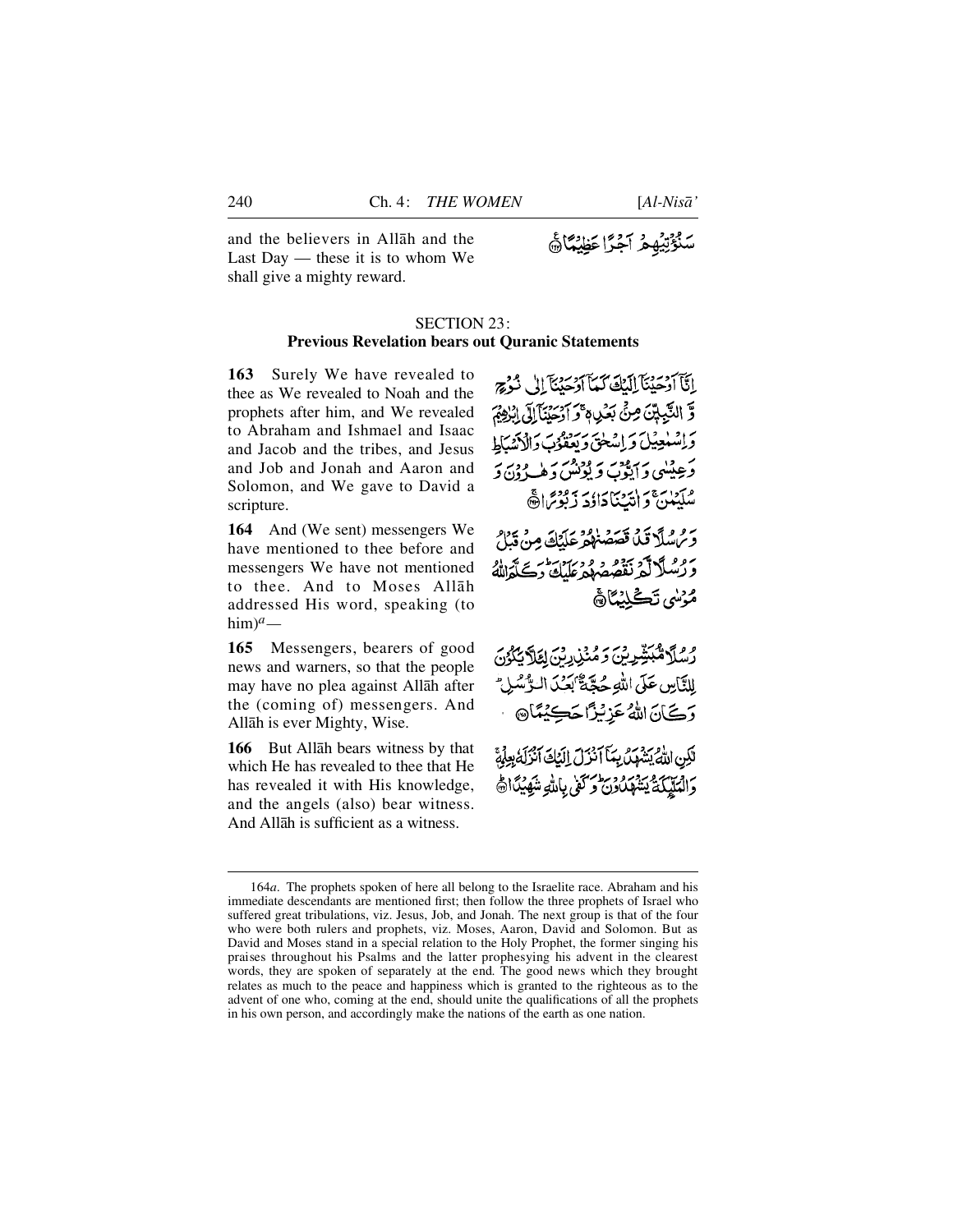**167** Those who disbelieve and hinder (others) from Allåh's way, they indeed have erred, going far astray.

**168** Those who disbelieve and act unjustly, Allåh will never forgive them, nor guide them to a path,

**169** Except the path of hell, to abide in it for a long time. And that is easy to Allåh.

**170** O mankind, the Messenger has indeed come to you with truth from your Lord, so believe, it is better for you. And if you disbelieve, then surely to Allåh belongs whatever is in the heavens and the earth. And Allåh is ever Knowing, Wise.

171 O People of the Book, exceed not the limits in your religion nor speak anything about Allåh, but the truth. The Messiah, Jesus, son of Mary, is only a messenger of Allåh and His word*<sup>a</sup>* which He communicated to Mary and a mercy from Him *b* So believe in Allāh and His

إِنَّ الَّذِينَ كَفَرَهُ! وَصَدَّادُاعَنْ سَبِيْلِ اللَّهِ قَدْضَكُوا ضَلِلاً بَعِنْكَا اِنَّ الَّذِينَ كَمَرْوَادَ ظَلَّمَوْالَّهِ نَبِكُنِ اللَّهُ لِيَنْفِرَ لَهُمْ وَلَا لِيَهْدِينَهُمْ طَرِيْقًا ﴾ الآطريق جَهَنَّمَ خُلِدِيْنَ فِيْهَا آسَدًا ال رَكَانَ ذٰلِكَ عَلَى اللهِ يَسِيْرُ الله يَاَيَّهَا النَّاسُ قَدْ جَاءَكُرُ الرَّسُوْلُ بِالْحَقِّ عِنْ تَرَبَّدُهُ فَأَمِدُوْا حَدَبَّ ٱلْكَيْتَرَةُ إِنَّ يَمْنُوْدُوا فَإِنَّ بِلَّهِ مَأْنِي السَّنْوٰتِ وَ الْأَكْرَضِ وَ كَانَ اللَّهُ عَلِيْمًا حَكِيْمًا يَأَهَّلَ الْكِتْبِ لَا تَغَلُّوُانِيٌّ دِينِكُمْ وَلَا تَقْزَلُوْا عَلَى اللَّهِ إِلَّا الْحَقَّ إِلَيْمَا الْمَسِيُحُ عِيْسَى ابْنُ مَرْيَهِ رَسُولُ اللَّهِ وَكَلِمَتُهُ ۚ أَلْقَعَهَآ إِلَىٰ مَرْسَرِ وَمَرْحَرٌ مِّنْدَهُ ۚ فَأَمِنُوْا

بِاللَّهِ وَكُسُلِهِ وَلَا تَقُولُوْا ثَلْثَةٌ لَّٰ نَتَهُوْا

171*b. Rauh* and *rūh* both mean *mercy* of Allāh, according to Az (LL under *rauh*), this being the proper significance of the word in the passage under discussion. *R* $\bar{u}h$  also signifies *inspiration* or *Divine revelation* (T, LL). If this significance is adopted, it would be an explanation of what is said in the foregoing words, i.e. His prophecy which He communicated to Mary. The passage would thus mean that the advent of Jesus was in accordance with a prophecy and an inspiration from the Divine Being. Even if we take *spirit* to

<sup>171</sup>*a*. *Kalimah*, or *word*, is here equivalent to *prophecy*, in which sense the word is frequently used in the Holy Qur'ån. Jesus is called a *prophecy* because he was born in accordance with a prophecy from Allåh, just as in a saying the Holy Prophet speaks of himself as "*the prayer of my father Abraham*", the significance being that he appeared in fulfilment of Abraham's prayer. For a fuller explanation see 3:45*a*. And the significance of *ilqå'* varies according to its object. When its object is a tangible thing, it implies the act of throwing or casting. But you say *alqaitu ilai-hi khair-an*, i.e., *I did good to him*, and *alqaitu ilai-hi-l-mawaddata*, i.e., *I offered love to him* (T, LL), and *alqå ilayya s i r r a - h ∂*, i.e., *he revealed to me his secret* (T in art. *s i r r*), and *alqaitu ilai-hi-l-qaula* which corresponds to what is said here, the object of the verb being *kalimah* instead of *q a u l*, both having the same meaning, must be rendered *I communicated to him the saying*. Sale's and Rodwell's *conveying into Mary* and Palmer's *casting into Mary*, as if the object were a tangible one, are foreign to the real sense of the word.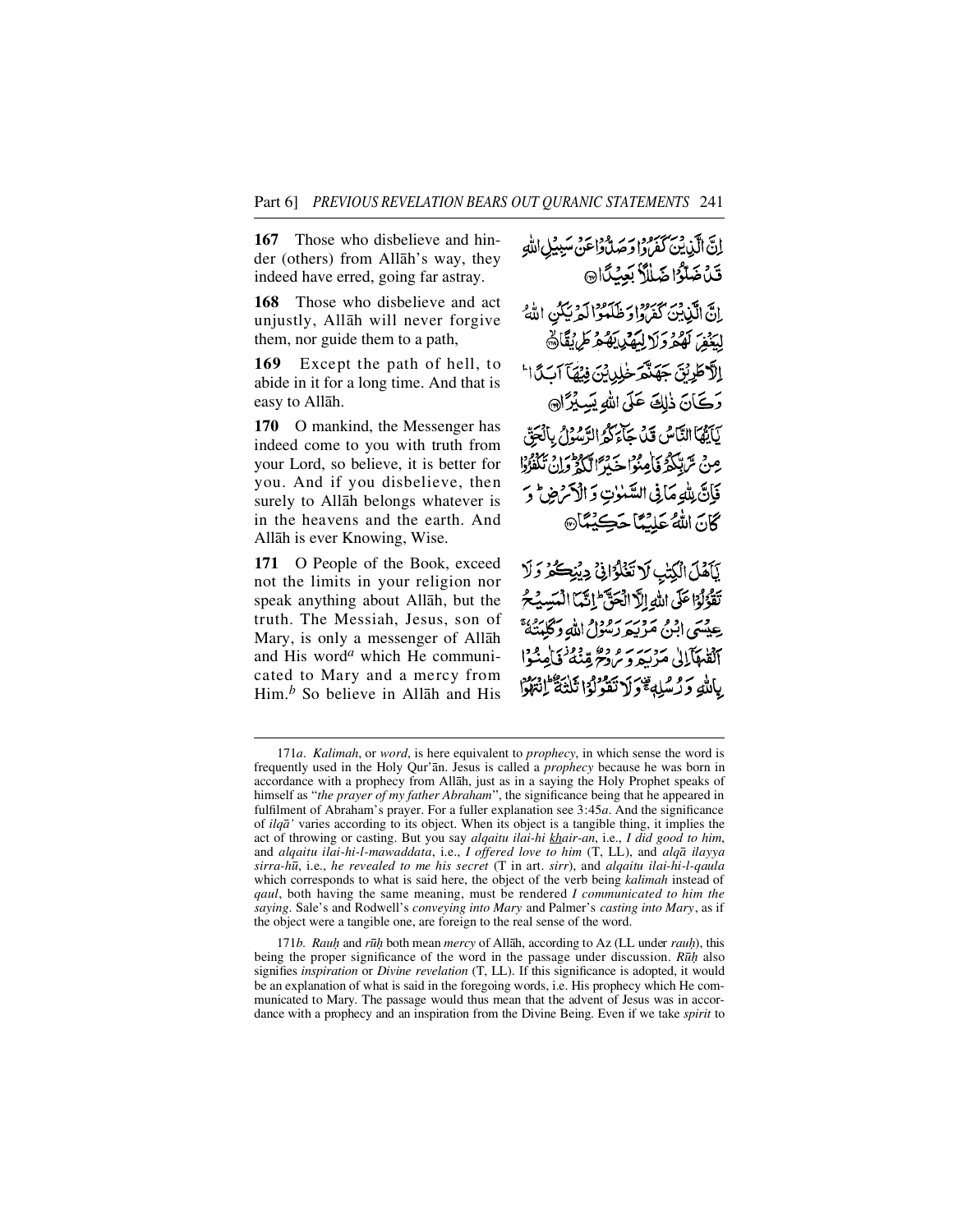messengers. And say not, Three.*<sup>c</sup>* Desist, it is better for you. Allåh is only one God. Far be it from His glory to have a son. To Him belongs whatever is in the heavens and whatever is in the earth. And sufficient is Allåh as having charge of affairs.



### SECTION 24: **Prophethood of Jesus**

**172** The Messiah disdains not to be a servant of Allåh, nor do the angels who are near to Him. And whoever disdains His service and is proud, He will gather them all together to Himself.

**173** Then as for those who believe and do good, He will pay them fully their rewards and give them more out of His grace. And as for those who disdain and are proud, He will chastise them with a painful chastisement, and they will find for themselves besides Allåh no friend nor helper.

**174** O people, manifest proof has indeed come to you from your Lord and We have sent down to you a clear light.

لَنْ يَسْتَنْكَفَ الْبَسِيْحُ أَنْ يَكُرُّنَ عَبْنًا لِّلَّهِ وَلَا الْمَلَيْكَةُ الْعُقَلَّ بُوْتَ لَوَ مَنْ يَّهُ يَذَكِّفُ عَنْ عِبَادَتِهٖ وَ يَسْتَكَبِرُ ىسىيە بورو دات<br>فسيخشرهمراليكوبجيپيگا® فَأَمَّاَ الَّذِينَ اٰمَنُوْا وَعَبِدُوا الصَّلِحٰتِ دوره و ومودرو دسر دراه در قس فَضْلِةً وَآَمَا الَّذِينَ اسْتَذَكَفُوا دَاسْتَكْبَرُوْا بور بود و بر بي ايدي اقتراكي بهادن كود صِّنُ دُوُنِ اللهِ وَلِيًّا وَّ لَا نَصِبُرًا۞ لَلَّقْمَاالِثَّاشُ قَدْمِ حَاءَكُمْ بَرْهَانٌ قِسْنُ

سَّاتِيكُمْ وَانْزِلْنَآ إِلَيْنَكُمْ نُوْسً الْمُبِينِيَّآْ۞

171*c*. The doctrine of Trinity is plainly rejected here. There are not three persons in Godhead, but only one: *Allåh is only one God*. The Holy Qur'ån nowhere says that the Christian Trinity is formed of Jesus, Mary, and God, although it no doubt refers to the Roman Catholic doctrine of the worship of Mary in 5:116, for which see 5:116*a*.

be the meaning of the word *rūh*, it does in no way carry Jesus a step beyond the limits of mortality, for of Adam also it has been said, *I breathed My spirit into him* (15:29). In fact, according to the Holy Qur'ån the spirit of God is breathed into every man: "Then He made him complete and breathed into him of His spirit and gave you ears and eyes and hearts" (32:9). Further we have a saying referred to by LL under *rauh*, ahya al-nāsa bi-rūhi-hī, where the correct reading is *rūh*, and not *rauh*, meaning *He* (God) *has quickened all men with His spirit*. And *r∂ƒ-un min-hu*, which could only mean *a spirit from Him*, is further evidence that even in this sense the word is not exclusively applicable to Jesus, for he is not *the* word of God or *the* spirit from Him, but only *a* word or *a* spirit.